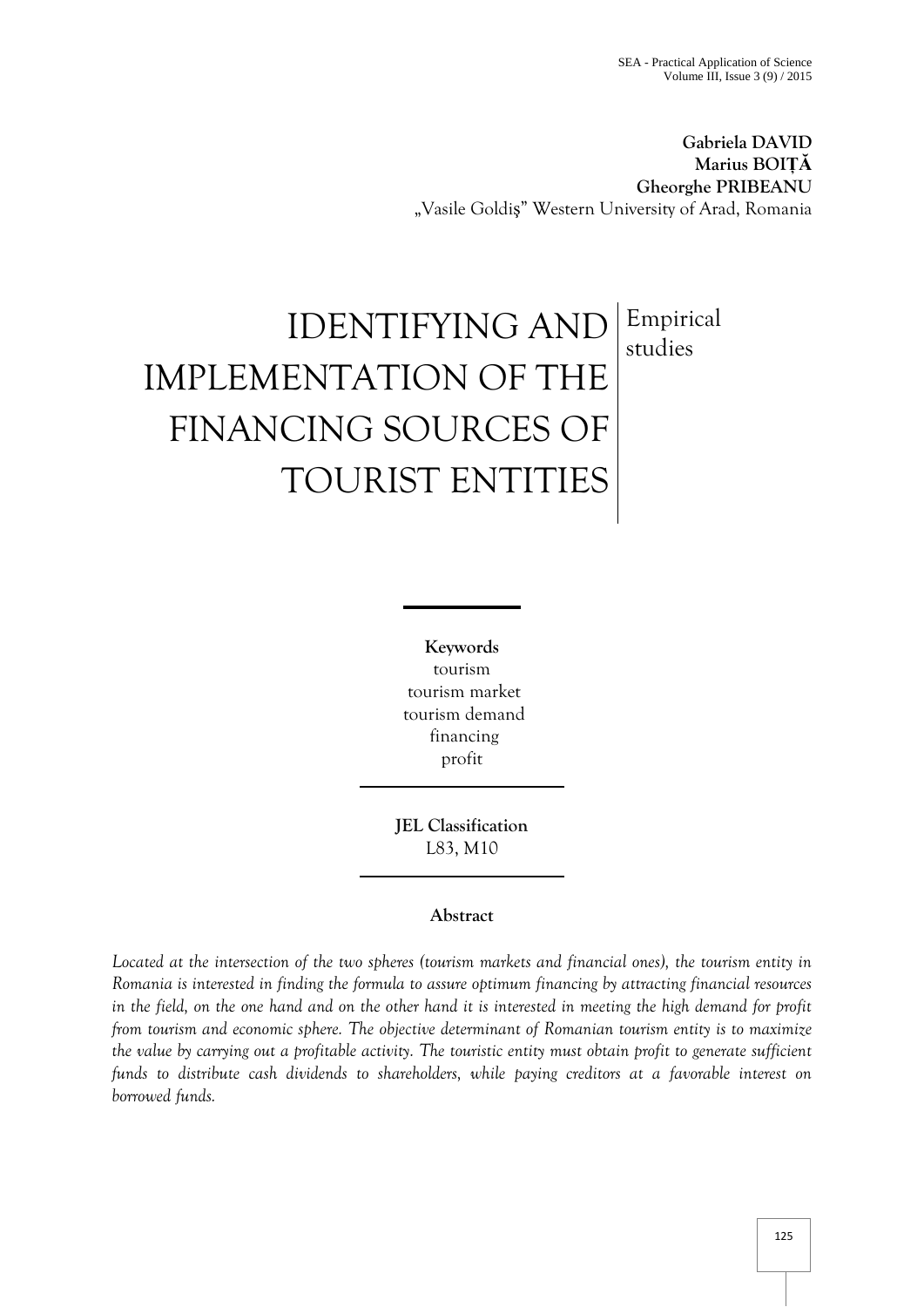# **1. INTRODUCTION**

Society today is much deeper, has become a society of knowledge, freedom and dynamism and tourism is illustrating specifically the valences. Naturally, as the journey always meant, in essence, travel in time and space, discovery, communication and enrichment. Romania has huge natural reserves, untapped tourism, and economic prospects. On the other hand, Romania becomes a country increasingly interesting for international investors; they are ready to invest in local projects viable. Interest Entity strategy development is a challenge of obtaining competitiveness, thus incorporating all shareholders in strategic management.

The process of foundation, development, implementation and evaluation, based on a professional approach and developing a network of relationships with stakeholders between creates grounds implementation with enhanced efficacy and generating additional benefits.

# **2. MATERIALS AND METHODS**

In an economic business investment momentum plays a leading role in its creation, it helps to deploy and develop.

Financial investment carries two major categories of functions:

■ purchase of financial assets by those who possess capital, which they invest in acquiring the rights to the issuer (investment in securities);

■ distribution of securities by those looking for capital to realize an investment and issuing securities offered holders of capital (investment securities).

Depending on the nature and characteristics of key financial, financial instruments are divided into four categories:

*1. Primary instruments (basic)*: shares, corporate bonds, government securities, units in collective management by financial investments.

These are issued by:

■ seekers capital (capital companies and administrations) capital company issue shares and bonds to meet different needs: processes of organization, operation and development, creation or increase its own capital and financial loans. Governments issue bonds to finance the budget deficit or public interest objectives.

Depending on the nature and characteristics of key financial, financial instruments are divided into four categories:

■ specialized financial institutions (funds and investment companies) in collecting and investing savings.

They emit equity and ensure professional management for capital collected, placing it in the existing instruments in the capital markets.

Through the services it offers there are who ensure access for small investors to capital markets. 2. *Special* instruments (emptive rights and rights of

#### attribution).

They accompany the basic or primary financial instruments and they may be traded on the market within a certain time.

Emptive rights are issued by the capital companies during capital increase and there are issued to the old shareholders.

They entitle holders to acquire, in a certain period, shares at a lower price than the market price of the shares.

*Award* rights are issued once the capital increase by incorporation of statutory reserves and profits for all the old shareholders.

3. *Derivative* financial instruments which are divided into:

*Derivatives simple* instruments (classical) were created to cover all or part of the risks taken by holders of financial instruments freely. Futures contracts and options consist of the sale or purchase of a certain underlying asset at a fixed future date at a predetermined price. Analysis of fiscal policy in Romania is in the ratio of contemporary general theory of taxation, fiscal policy of the essential coordinates and historical aspects of their actual function of time and space. A proper management at the enterprise level contributes to better products at lower prices, the higher wages and at the same time, to achieve higher incomes for those who have contributed a capital in that undertaking. Therefore, financial management is a subsystem of the overall management of the company, aimed at providing resources, allocation and profitable use increase the company's safety and property (Bogdan I., 2004). Financial management is based on information. Accounting is the source providing the information to be used in making economic decisions, while the main financial management functions are to plan, deliver and use financial funds. All the operations of an enterprise have an equivalent in financial terms. The operations belonging to the successive phases of the three cycle's categories: investment cycle operation and funding cycles that are required to be organized and managed in order to achieve the objectives of enterprise policy.

# **2.1. Financial management of assets**

According to the Financial Policy, part of the gains made by the company, may be used for acquisition of fixed assets sustainably.

Unlike current assets, assets are acquired sustainable enterprise in order to be kept sustainable, aiming for purposes other than immediate consumption or outright sale.

If an asset does not fulfill all the conditions for lasting and minimum value, it is considered current asset.

Recovery times the value of assets by cost or selling price, are determined by the asset lifetimes.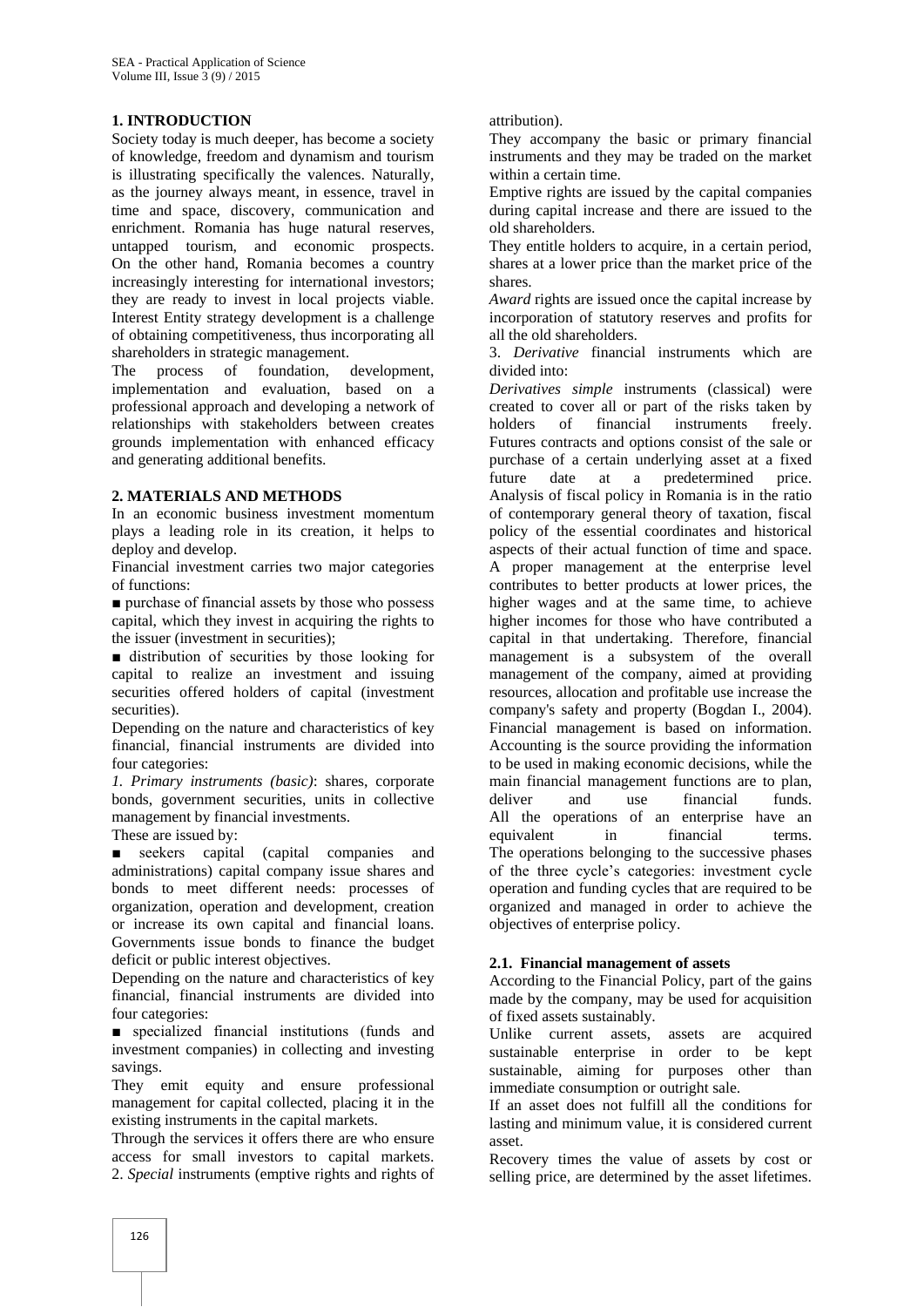The useful lives are meant to counteract the effects of obsolescence due to technical progress or market effects, which require different kind of products or services, and which, in most cases, involve changes in technology.

If the enterprise does not consider these issues it risks being surpassed by competition, using advanced systems with low energy consumption and high productivity workforce and a low cost of products or services.

Also, in many cases, the company does not have sufficient sources of funding, enabling a rapid change of technology, as the value of property that needs to be replaced not been recovered through depreciation, had to settle lower recovery times.

#### **2.2. General considerations regarding the sources of financing for entities**

Integration of emerging markets of Romania who is among developed financial markets is a necessity, but it requires that this process be gradual, taking into account national interests and simultaneously minimizing international integration costs. Developing and integrating international markets primarily involves legislative and institutional harmonization standards imposed by international financial organizations. Full liberalization of capital flows is a necessity for Romania and needs to be gradual, starting from the current characteristics of the capital market so as to be diminished negative effects of liberalization of financial services and capital circulation. Being at teethe two spheres intersection, the entity tourism in Romania is preoccupied in finding the formula to assure funding by attracting financial resources in the field (Figure 1, A flow) on the one hand and, on the other hand, demand and obtaining profit from the economic sphere (Figure 1, B Flow).

The determinant objective of Romanian tourism enterprise is to maximize its value by running a profitable activity to ensure satisfactory remuneration of all its suppliers of capital. This means that tourism businesses to achieve higher profits and, most importantly, to generate sufficient cash funds to distribute dividends to shareholders, while the remuneration of creditors at a favorable interest on borrowed funds company. Maximizing enterprise value interest requires optimal financing decisions, so as to ensure a minimum level of cost of capital and thus increasing its value.

Financial markets have an important role in financing enterprises that additional domestic financial resources, provides direct access to capital provided by investors.

In developing funding decisions, enterprises should establish a financing structure by observing the following goals:

■ first, ensure high remuneration to shareholders

through a dividend stimulating policy, depending on the evolution of business and investment prospects;

■ increasing the value of shares listed tourism enterprises;

■ maintaining an appropriate level of selffinancing;

■ ensuring an optimal level of debt by reducing the overall cost of financing;

■ indebtedness policy must provide benefits to all providers of capital without increasing the risk of bankruptcy.

Information opportunities of financing such capital consist of:

■ capital contribution came from shareholders; ■ loans:

■ other funding sources, among which, subsidies etc

**2.3. The theory of optimal capital structure** or static theory of interest holders (Sandu G., 2000) argues that the decision to grant the company is predominantly influenced by the business environment, namely the stakeholders: shareholders, creditors, customers, suppliers, employees, competitors, local community etc. The shareholders and creditors of the company influence the financing policy in their capacity as owners of capital. This theory viewed from another perspective is considered a theory of compromise, whereas tourism enterprise manager must consider the benefits, and borrowing costs to determine the optimal financing structure so as to ensure overall company value maximization. Based on classical theory of financial structure of Modigliani and Miller compromise formula that synthesizes theory *is indebted enterprise value = enterprise value tax unlevered + cost savings - additional cost of bankruptcy value.* (Modigliani F., Miller M. H., 2011).

#### **2.4. Managing short-term financing sources using forecast financial flows.**

To use these tools, tourism entity must purchase raw materials and sell travel services to recover the resources.

**24.1**. **Current assets** are composed, generally, from the availability, financial investments, receivables from clients and effects recovered receivable, inventory and works under execution and expenses paid in advance.

The difference of the current assets is fixed on the temporal character. Moreover, the US economy, a reference for all countries, the balance sheet items is ordered according to the degree of liquidity.

**2.4.2. The working capital** represents the excess of permanent resources released from long-term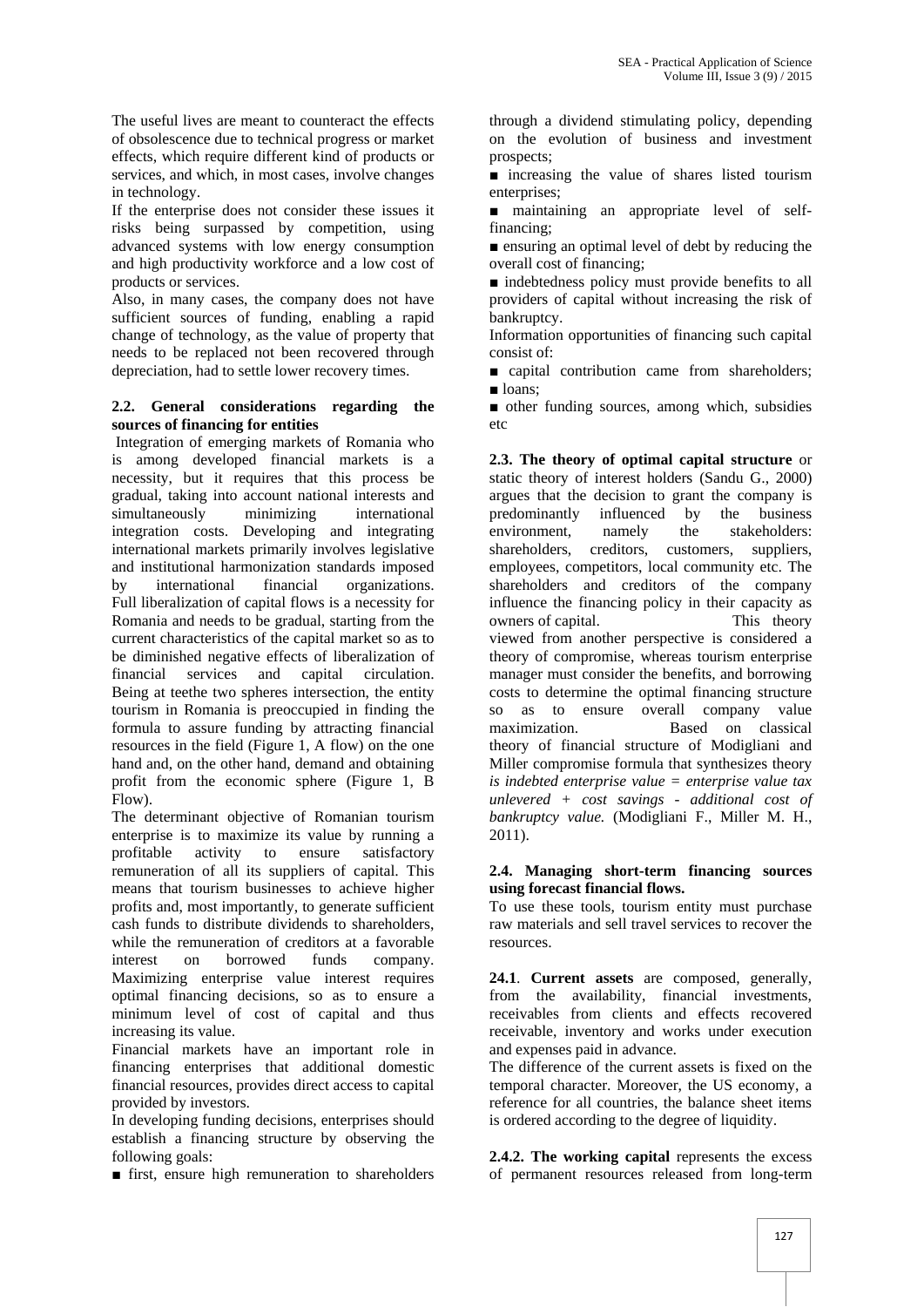funding permanent needs to achieve financial balance of the operating cycle and the Treasury (Stroe R., 2011). This surplus represents a margin of safety for operating activities benefiting from a reliable source of long-term mobilized capital and for which there is concern of being renewed. It can be translated by the formula:

$$
\mathbf{F}_{rg} = \mathbf{C}_{p} + \mathbf{D}_{ftl} - \mathbf{I}
$$
\nwhere:  
\n
$$
F_{rg} = \text{The global working capital}
$$
\n
$$
C_{p} = E_{quity}
$$
\n
$$
D_{ftl} = Long term financial debt
$$
\n
$$
\mathbf{I} = Property
$$
\n
$$
\mathbf{F}_{rp} = \mathbf{C}_{p} - \mathbf{I}
$$
\nwhere:  
\n
$$
F_{rp} = \text{its owns working capital}
$$
\n
$$
C_{p} = E_{quity}
$$
\n
$$
\mathbf{I} = Property
$$

 $\mathbf{F}_{\mathbf{r}\hat{\mathbf{i}}} = \mathbf{F}_{\mathbf{r}\mathbf{g}} - \mathbf{F}_{\mathbf{r}\mathbf{p}}$  (3) where:

 $F_{\hat{n}}$  = The loaned working capital  $F_{\text{re}}$  = The global working capital

 $F_{\text{rp}} =$  Its owns working capital

In asset management assets should be concerned to base the optimal size of a revolving fund, meaning a size strictly necessary to employ minimal capital costs (dividends and interest on own capital fund for working capital loan) and provide safety financial balance.

**2.4.3.** Attracted **sources.** Financial and economic balance is based mostly on temporary sources attracted from others within the range of the moment of debt (entrance and reception materials, labor supply, record debts towards public etc.) and that of the due payment. Since current assets represent some gaps adverse receipts (characterized by certain duration liquidity) will allow some discrepancies in compensation of favorable payments (characterized by a period of chargeability). In conclusion, it seeks balance between liquidity during the current assets and liabilities maturity during operation (current liabilities).

The forecast aims liabilities minimum balance, which gives them permanent debt a stable character, so that funds raised are also called passive stable. These are liabilities of tourism enterprise to third parties minimum and renewals permanently in legal terms.

**2.4.4. Short-term liquidity.** Short-term liquidity of a company is measured by interest coverage of its obligations on the same term.

Liquidity involves the ability to convert assets into cash funds.

Lack of liquidity in the short term can mean for tourism businesses, in addition to inability to pay short-term obligations and unable to benefit from discounts from suppliers of products and services.

At this level, a lack of liquidity in the short term implies a lack of freedom of choice and constraints for managers. Also, short-term liquidity nonexistence could lead to the sale of long-term investments and fixed assets to cover short-term obligations. This is a first sign of a possible insolvency and bankruptcy.

Analysis of short-term liquidity represents a particular interest for the hotel manager in managing current operations company financial statements. Predicting short-term financial flows is based on a very important element: sales forecasting.

This requires consideration of the following elements:

■ evolution of past sales and current trend, including seasonality characteristic hospitality industry;

■ the market share of the undertaking hospitality; ■ general characteristics of the economy and the tourist industry;

productivity and financial capacity; ■ competitiveness factors.

As the tourism industry is characterized by a high degree of seasonality, businesses in this area must take into account fluctuations in the collections first and then to predict funding requirements, identify periods where it generated a surplus of financial flows, and period's deficient financial flows. Surplus and deficit must be carefully balanced financial flows and forecasted time, so hotel service delivery activities is not affected. The enterprise manager is developing short term strategy for access to financial markets, identifies key funding sources or destinations where streams could invest financial surpluses.

# **DISCUSION**

In contrast to the method of measuring rates of short-term liquidity, financial flow method allows identification of funding sources and destinations of monetary funds in their company. Although not a model common in economic activities of enterprises in Romania and much less interest in activities enterprises, we recommend the current business model of financial flows. It can successfully replace traditional budget. In addition, through a permanent adaptation to future events, it becomes an essential tool of leadership and management of financial flows of short-term travel company.

# **CONCLUSIONS**

Accommodation capacities in Romania, although many do not satisfy increasingly demanding tourists.

A proper funding Romanian tourism industry would bring medium-term national economic stimulus.

As renowned tourist enterprise market performance